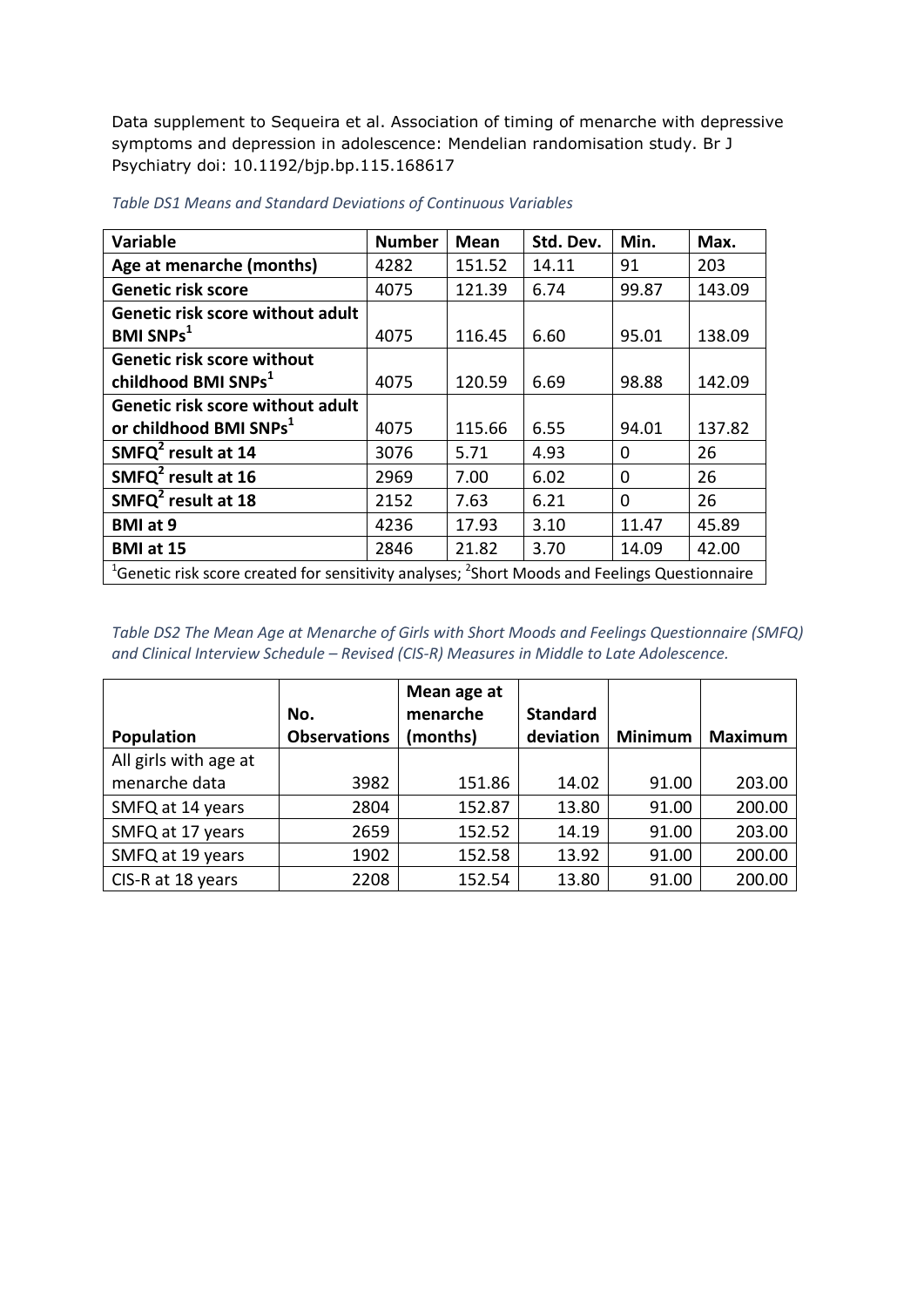*Table DS3: Number and Proportion of Girls with Depressive Symptoms (Short Moods and Feelings Questionnaire (SMFQ)>=11) and Depression (Clinical Interview Schedule – Revised (CIS-R)) by Age at Menarche (Early/Normative/Late)*

| Age at menarche  |                    | $SMFQ>=11$ | $SMFQ>=11$ | $SMFQ>=11$ | <b>CIS-R indicates</b> |
|------------------|--------------------|------------|------------|------------|------------------------|
|                  |                    | at 14      | at 17      | at 19      | depression at 18       |
|                  | <b>Number</b>      | 439        | 439        | 301        | 354                    |
| Early            | % with depressive  |            |            |            |                        |
|                  | symptoms (SMFQ) or |            |            |            |                        |
|                  | depression (CIS-R) | 19.82      | 23.92      | 22.92      | 12.43                  |
|                  | <b>Number</b>      | 1611       | 1523       | 1099       | 1274                   |
| <b>Normative</b> | % with depressive  |            |            |            |                        |
|                  | symptoms (SMFQ) or |            |            |            |                        |
|                  | depression (CIS-R) | 16.08      | 23.44      | 22.66      | 10.68                  |
|                  | <b>Number</b>      | 754        | 697        | 502        | 580                    |
|                  | % with depressive  |            |            |            |                        |
| Late             | symptoms (SMFQ) or |            |            |            |                        |
|                  | depression (CIS-R) | 11.94      | 20.23      | 20.92      | 7.93                   |
| <b>Total</b>     | <b>Number</b>      | 2804       | 2659       | 1902       | 2208                   |
|                  | % with depressive  |            |            |            |                        |
|                  | symptoms (SMFQ) or |            |            |            |                        |
|                  | depression (CIS-R) | 15.55      | 22.68      | 22.24      | 10.24                  |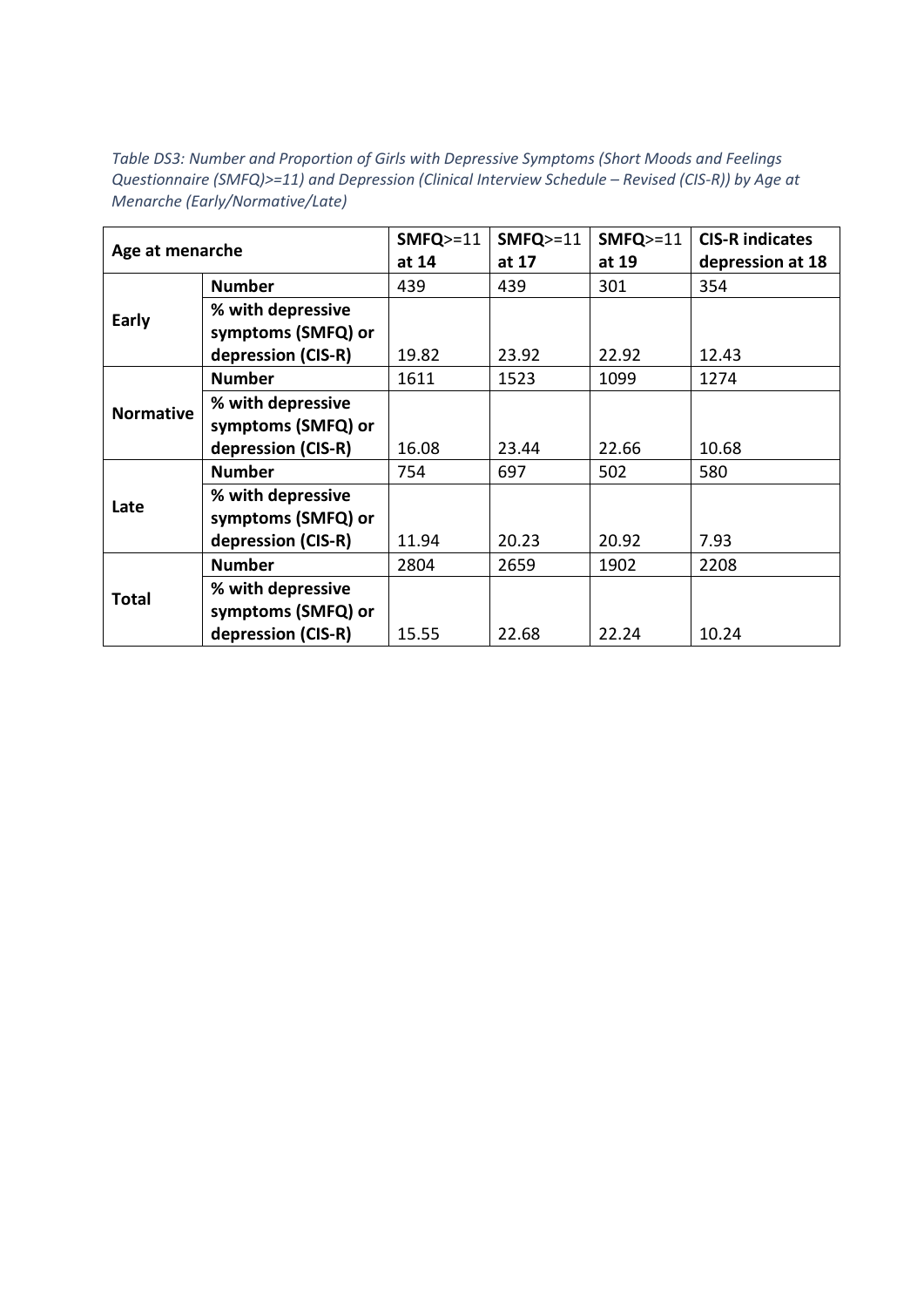

*Fig. DS1 Distribution of the Continuous Genetic Risk Score*

*Table DS4: The Mean Genetic Risk Score of Girls with Short Moods and Feelings Questionnaire (SMFQ) and Clinical Interview Schedule – Revised (CIS-R) Measures in Middle to Late Adolescence.*

|                        | No.                 | Mean<br>genetic | <b>Standard</b> |                |                |
|------------------------|---------------------|-----------------|-----------------|----------------|----------------|
| Population             | <b>Observations</b> | risk score      | deviation       | <b>Minimum</b> | <b>Maximum</b> |
| All girls with genetic |                     |                 |                 |                |                |
| data                   | 4075                | 121.39          | 6.74            | 99.87          | 143.09         |
| SMFQ at 14 years       | 2404                | 121.28          | 6.87            | 99.87          | 143.09         |
| SMFQ at 17 years       | 2145                | 121.35          | 6.84            | 99.87          | 143.09         |
| SMFQ at 19 years       | 1570                | 121.31          | 6.83            | 99.87          | 143.09         |
| CIS-R at 18 years      | 1910                | 121.40          | 6.88            | 99.87          | 143.09         |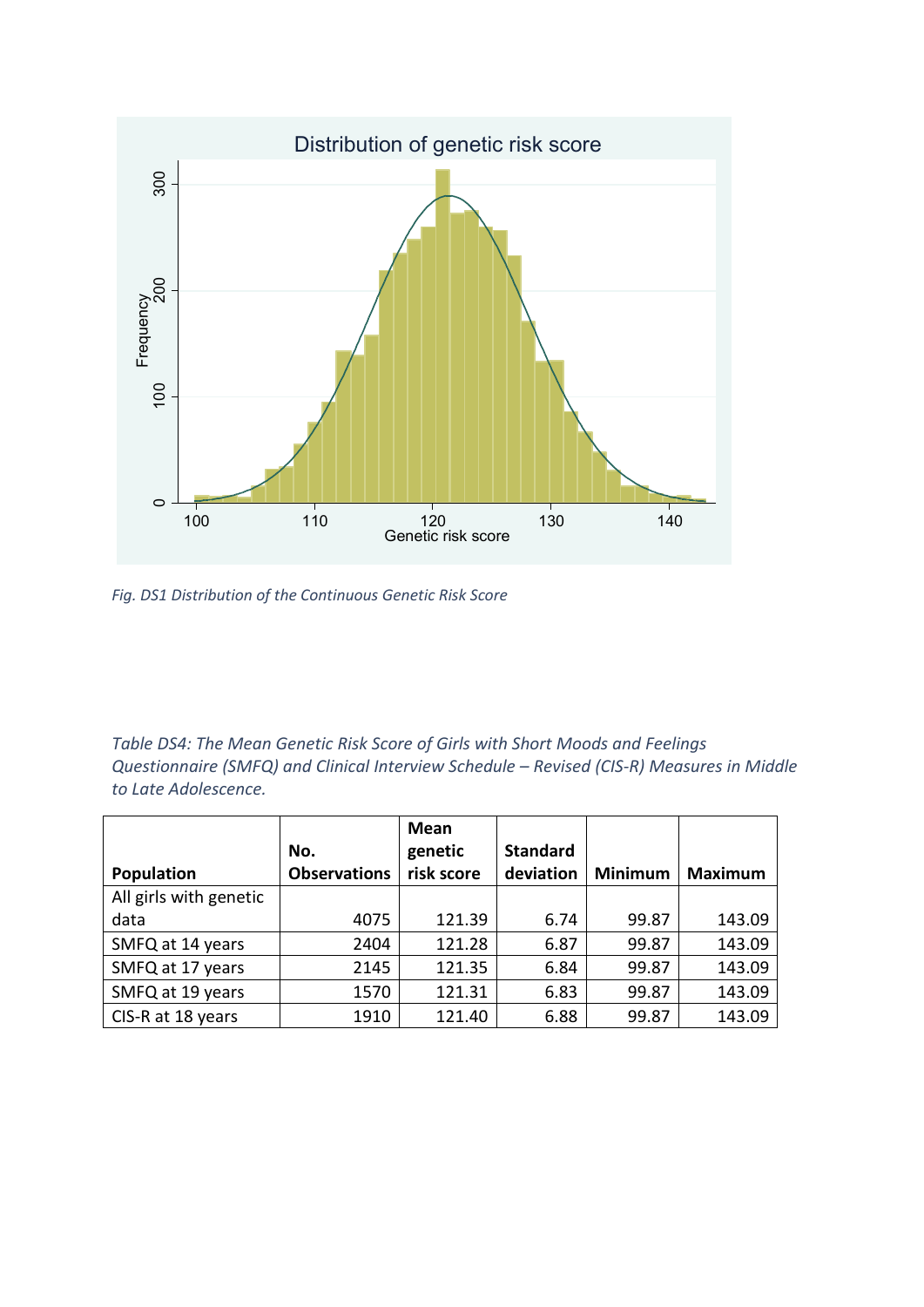*Table DS5: Observational Analyses: Adjusted Odds Ratios (and 95% Confidence Intervals) for Depressive Symptoms at Ages 14, 17 and 19 Years (SMFQ>=11), and for Depression Diagnosis Consistent with ICD-10 Criteria at Age 18. Results Shown for Models with Continuous and Categorical Age at Menarche Variables*

|                                                                                                       | <b>Depressive</b><br>symptoms  | <b>Depressive</b><br>symptoms | <b>Depressive</b><br>symptoms | <b>Depression (CIS-R)</b>     |  |  |  |
|-------------------------------------------------------------------------------------------------------|--------------------------------|-------------------------------|-------------------------------|-------------------------------|--|--|--|
|                                                                                                       | (SMFQ>=11) at 14               | (SMFQ>=11) at 17              | (SMFQ>=11) at 19              | at 18 (n=1,648)               |  |  |  |
|                                                                                                       | $(n=2,113)$                    | $(n=1,913)$                   | $(n=1,408)$                   |                               |  |  |  |
|                                                                                                       |                                | Continuous age at menarche    |                               |                               |  |  |  |
| Per 1-month<br>later                                                                                  | 0.99(0.98, 0.995)<br>$p=0.003$ | 0.99(0.99, 1.003)<br>$p=0.20$ | 0.999(0.99, 1.01)<br>$p=0.85$ | 0.99(0.98, 1.004)<br>$p=0.16$ |  |  |  |
| menarche                                                                                              |                                |                               |                               |                               |  |  |  |
| Categorical age at menarche                                                                           |                                |                               |                               |                               |  |  |  |
| <b>Normative</b>                                                                                      | 1.00                           | 1.00                          | 1.00                          | 1.00                          |  |  |  |
| <b>Early</b>                                                                                          | 1.17 (0.84, 1.62)<br>$p=0.36$  | 0.83(0.61, 1.15)<br>$p=0.27$  | 0.88(0.61, 1.28)<br>$p=0.51$  | 1.02(0.65, 1.60)<br>$p=0.93$  |  |  |  |
| Late                                                                                                  | 0.68(0.50, 0.92)<br>$p=0.01$   | 0.72(0.54, 0.95)<br>$p=0.02$  | 0.89(0.64, 1.23)<br>$p=0.49$  | 0.71(0.46, 1.07)<br>$p=0.10$  |  |  |  |
| p-value for<br>linear trend                                                                           | 0.02                           | 0.06                          | 0.69                          | 0.24                          |  |  |  |
| All analyses adjusted for: BMI at 9 years; BMI at 15 years; No. older siblings; Maternal education;   |                                |                               |                               |                               |  |  |  |
| Maternal age; Maternal AN depression; Maternal PN depression; Father absence; Social class; Financial |                                |                               |                               |                               |  |  |  |
| problems; Home ownership.                                                                             |                                |                               |                               |                               |  |  |  |